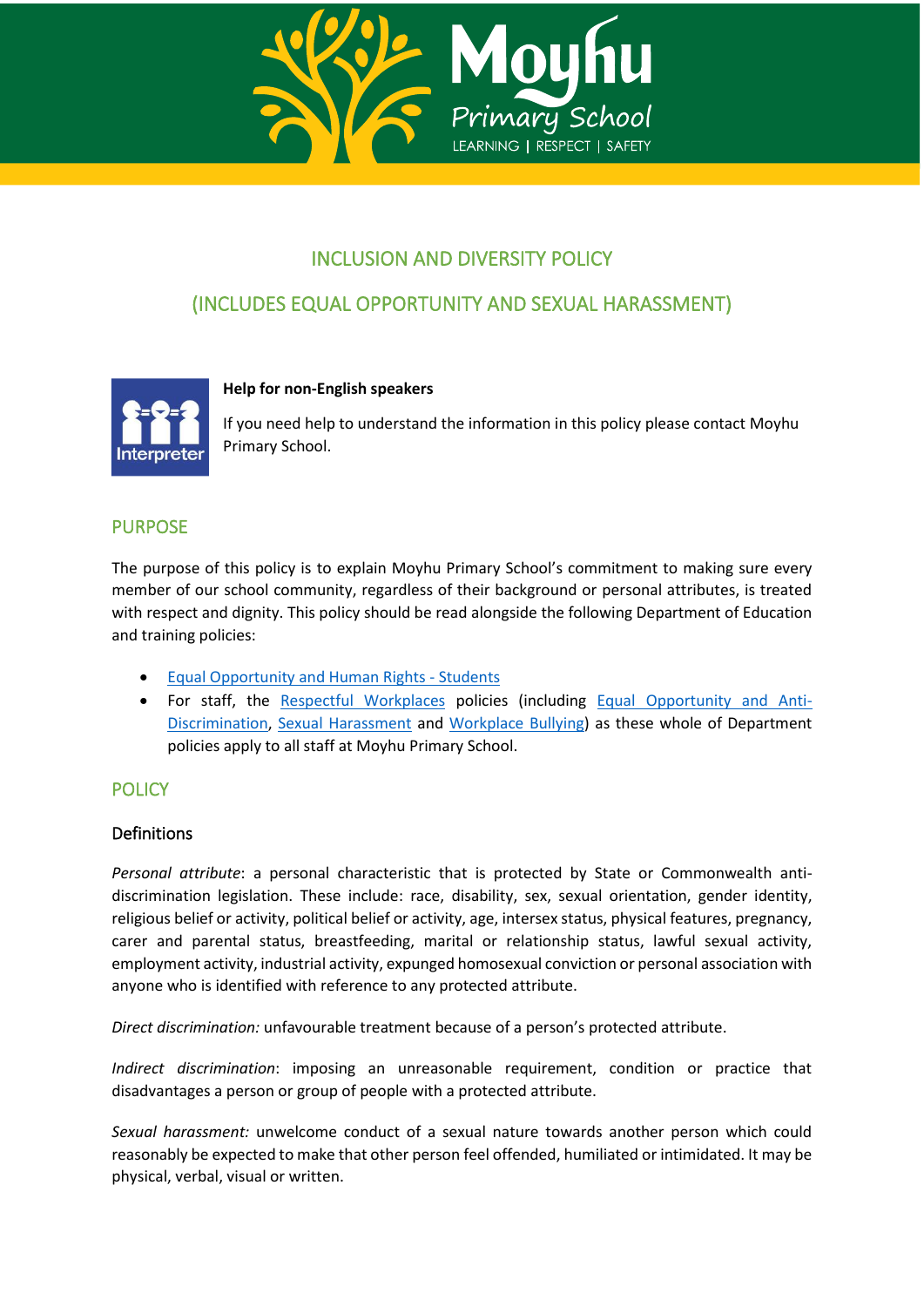*Disability harassment*: an action taken in relation to the person's disability that is reasonably likely, in all the circumstances, to humiliate, offend, intimidate or distress the person.

*Vilification*: conduct that incites hatred towards or revulsion or severe ridicule of a person or group of people on the basis of their race or religion.

*Victimisation*: subjecting a person or threatening to subject them to detrimental treatment because they (or their associate) has made an allegation of discrimination or harassment on the basis of a protected attribute (or asserted their rights under relevant policies or law).

#### Inclusion and diversity

Moyhu Primary School strives to provide a safe, inclusive and supportive school environment which values the human rights of all students and staff.

Moyhu Primary School is committed to creating a school community where all members of our school community are welcomed, accepted and treated equitably and with respect regardless of their backgrounds or personal attributes such as race, language, religious beliefs, gender identity, disability or sexual orientation so that they can participate, achieve and thrive at school.

Moyhu Primary School acknowledges and celebrates the diversity of backgrounds and experiences in our school community and we will not tolerate behaviours, language or practices that label, stereotype or demean others. At Moyhu Primary School we value the human rights of every student and we take our obligations under anti-discrimination laws and the Charter of Human Rights and Responsibilities seriously.

Moyhu Primary School will:

- Actively nurture and promote a culture where everyone is treated with respect and dignity
- ensure that students are not discriminated against (directly or indirectly) and where necessary, are reasonably accommodated to participate in their education and school activities eg schools sports, concerts, on the same basis as their peers
- acknowledge and respond to the diverse needs, identities and strengths of all students
- encourage empathy and fairness towards others
- challenge stereotypes that promote prejudicial and biased behaviours and practices
- contribute to positive learning, engagement and wellbeing outcomes for students
- respond to complaints and allegations appropriately and ensure that students are not victimised.

Bullying, unlawful discrimination, harassment, vilification and other forms of inappropriate behaviour targeting individuals or groups because of their personal attributes will not be tolerated at Moyhu Primary School. We will take appropriate measures, consistent with our *Student Wellbeing and Engagement* and *Bullying* policies to respond to students who demonstrate these behaviours at our school.

Students who may have experienced or witnessed this type of behaviour are encouraged to speak up and to let their teachers, parents or carers know about those behaviours to ensure that inappropriate behaviour can be addressed.